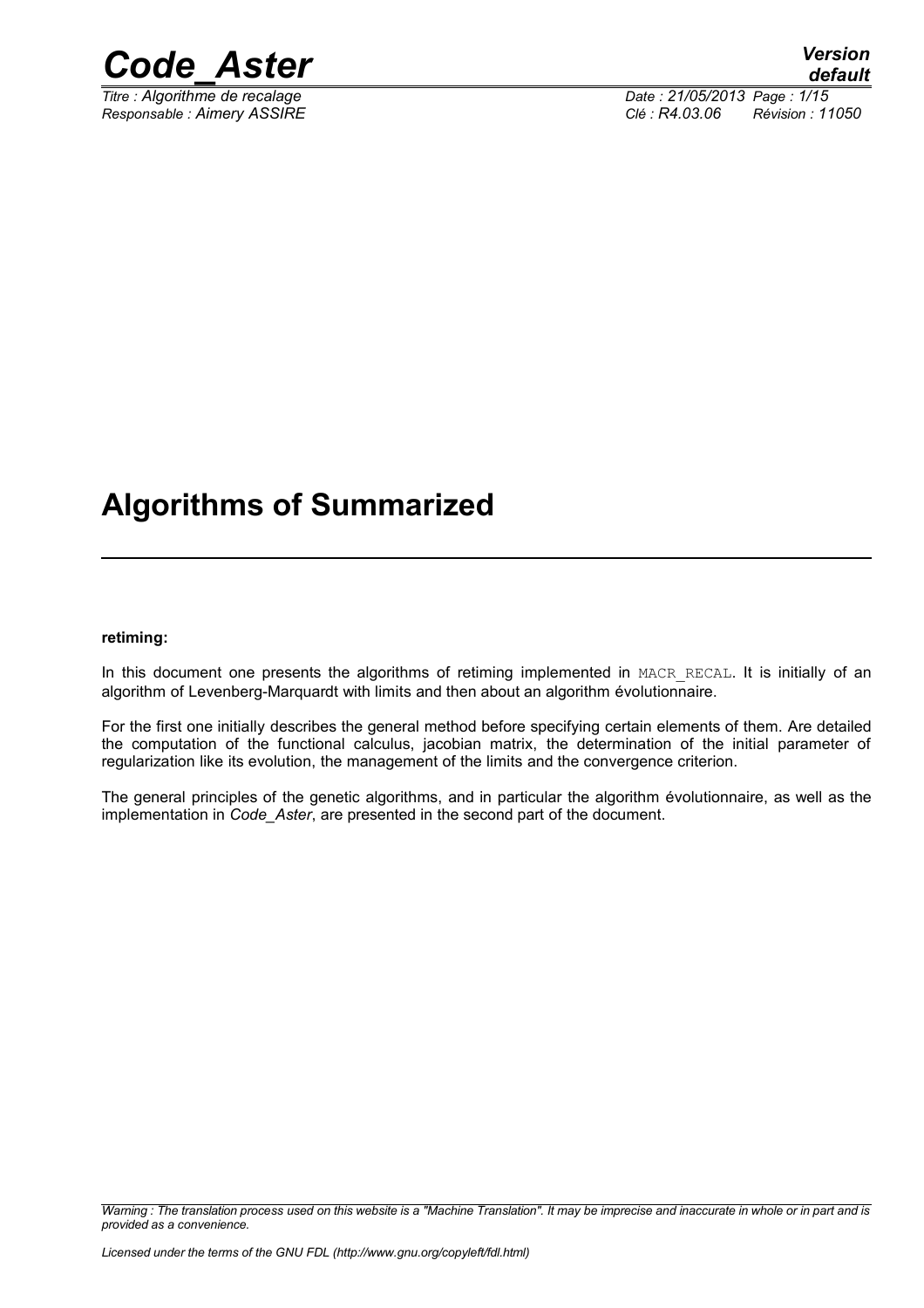## **Code Aster**

Titre : Algorithme de recalage Responsable : Aimery ASSIRE Date: 21/05/2013 Page: 2/15 Clé : R4.03.06 Révision : 11050

## **Contents**

Warning : The translation process used on this website is a "Machine Translation". It may be imprecise and inaccurate in whole or in part and is provided as a convenience.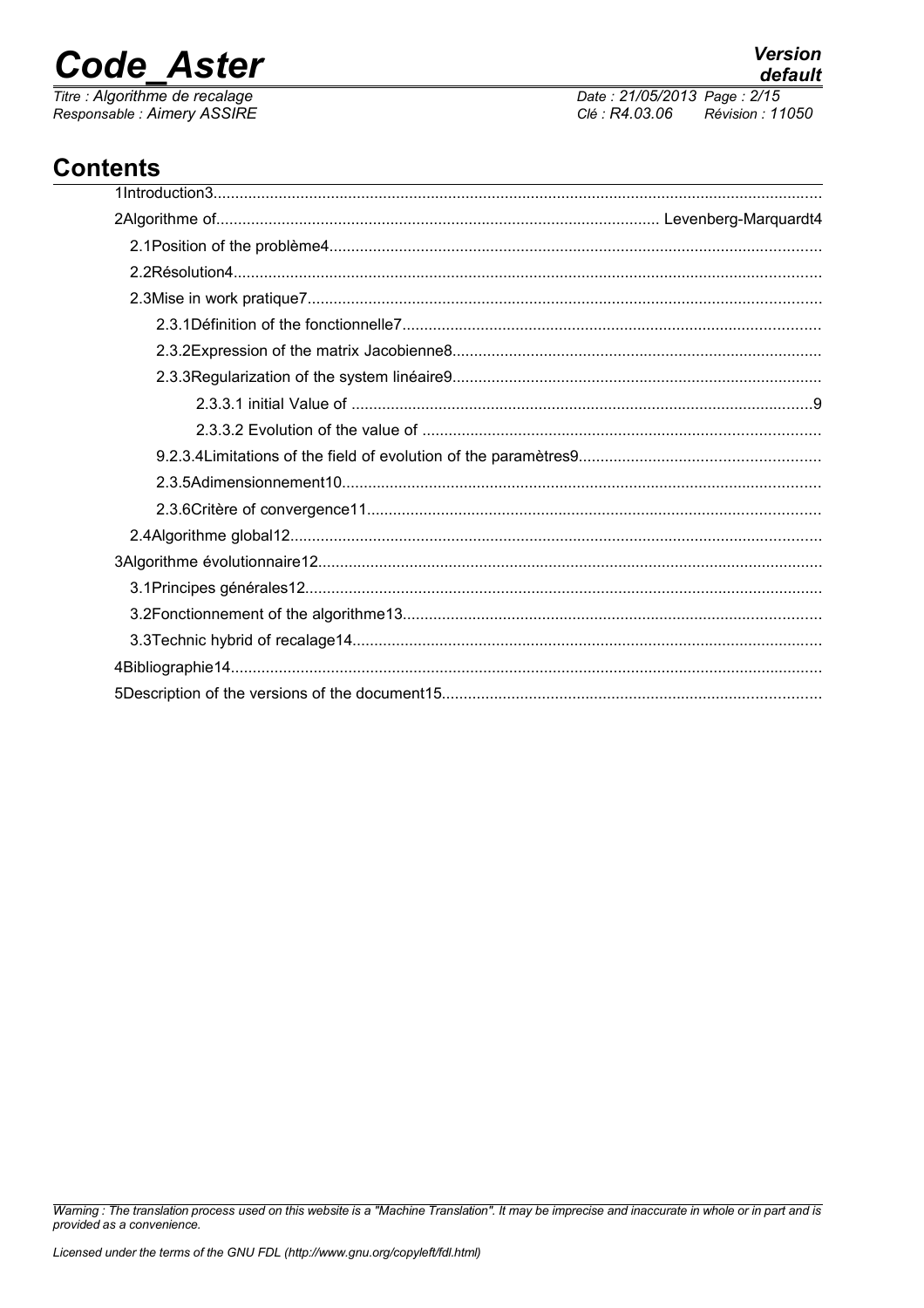*Titre : Algorithme de recalage Date : 21/05/2013 Page : 3/15*

*Responsable : Aimery ASSIRE Clé : R4.03.06 Révision : 11050*

## **1 Introduction**

Before approaching the problems of retiming strictly speaking, it are useful to recall some elements on the identification of parameters. Let us suppose that one wishes to identify *n* parameters from a given mechanical test. In the frame of this identification, one defines the quantities:

- **c**, the vector of *n* the parameters to be identified, pertaining to **O**, convex closed  $\mathbb{R}^n$ .
- **d** , the vector of the quantities calculated during a simulation of the test by means of parameters **c**, in opposition to  $\mathbf{d}^{\text{exp}}$ , the vector of the quantities measured during an experimental test. Both belong to the space **L** of the observable quantities. The simulation of the experimental test, parameterized by the vector **c** , can be realized by various methods: finite differences, finite elements, elements of border,…. It is what we will call the direct problem.

The goal of the identification is to determine the set of parameters **c** reducing the difference between measured and experimental quantities (by strongly hoping that the reduction of this variation is sufficient to obtain the desired set of parameters…). One thus introduces a cost functional calculus noted **J** dependant on  $\mathbf{c}$  and measuring the distance enters  $\mathbf{d}$  and  $\mathbf{d}^{\text{exp}}$ .

$$
\mathbf{J}\left(\mathbf{c}\right) = \left\|\mathbf{d} - \mathbf{d}^{\exp}\right\| \tag{6q 1-1}
$$

where ∥.∥ a norm indicates on **L** .

The identification is thus expressed in the form of the problem of minimization according to:

To determine 
$$
\mathbf{c}^* \in \mathbf{O}
$$
 such as  $\mathbf{J}(\mathbf{c}^*) = \lim_{\mathbf{c} \in \mathbf{O}} \mathbf{J}(\mathbf{c})$ 

Lastly, one defines retiming as the minimization of a kind of functional calculuses individual known as "least squares" which are expressed in the form:

$$
\mathbf{J}(\mathbf{c}) = \sum_{n=1}^{N} j_n^2(\mathbf{c})
$$
éq 1-2

or  $j_n(\mathbf{c})$  represents the component  $n$  of the difference between the vector of the calculated and experimental quantities.

It is commonly allowed that among the algorithm of the minimization determinists, most effective for this kind of functional calculuses is the algorithm of Levenberg-Marquardt. It is the latter which was historically the first established in command MACR\_RECAL of *Code\_Aster* and which we present in the continuation.

*Warning : The translation process used on this website is a "Machine Translation". It may be imprecise and inaccurate in whole or in part and is provided as a convenience.*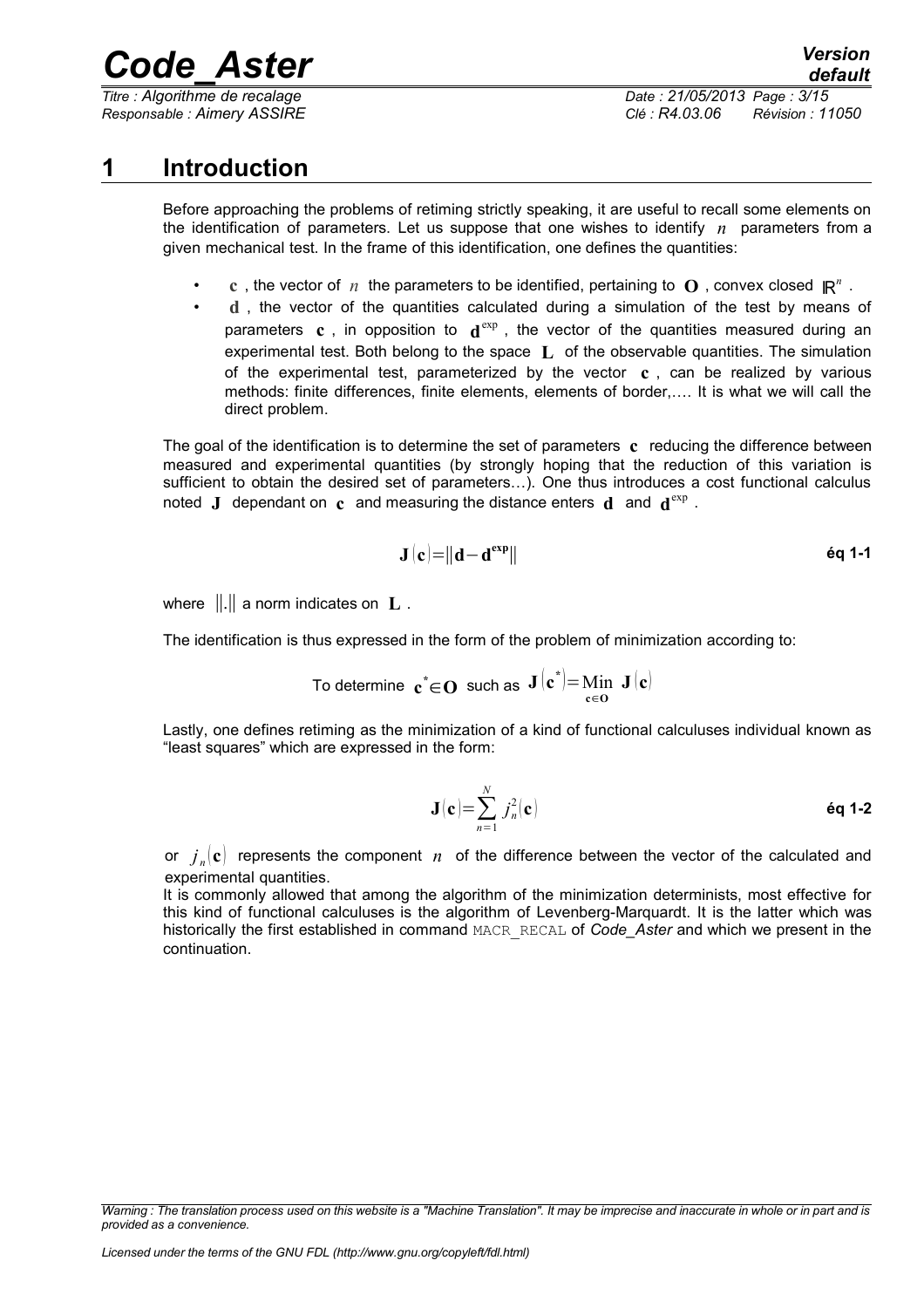*default Titre : Algorithme de recalage Date : 21/05/2013 Page : 4/15 Responsable : Aimery ASSIRE Clé : R4.03.06 Révision : 11050*

## **2 Algorithm of Levenberg-Marquardt**

### **2.1 Position of the problem**

There exist several families of algorithms of minimization [bib1]. For the relatively regular problems, the most used are the methods of descent. Their principle is to generate in an iterative way a  $\textsf{continuation } \left( \mathbf{c^k} \right)_{k \in N} \textsf{ defined by:}$ 

$$
(\mathbf{c}^{\mathbf{k}+\mathbf{1}}) = \mathbf{c}^{\mathbf{k}} + \alpha^k \mathbf{g}^{\mathbf{k}}
$$
éq 2.1-1

such as, for  $f(x)=\mathbf{J}(\mathbf{c^k}+x\mathbf{g^k}),\;x\!\in\! R_+^*$ 

•  $f(x)$  is decreasing in the vicinity of  $0^+$ 

• 
$$
f(\alpha^k) = \lim_{x>0} f(x)
$$

 $\mathbf{g}^{\mathbf{k}}$  is the direction of descent to the step  $k$  . It is the method of determination of  $\mathbf{g}^{\mathbf{k}}$  which thus conditions nature the effectiveness of the algorithm used, knowing that these techniques are mainly based on approximations of **J** with order 1 or order 2. For the algorithm of Levenberg-Marquardt, one handles an approximation with order 2 of the functional calculus.

### **2.2 Resolution**

In the frame of retiming, one handles functional calculuses cost least square of the type:

$$
\mathbf{J}(\mathbf{c}) = \sum_{n=1}^{N} j_n^2(\mathbf{c})
$$
éq 2.2-1

where for example  $\left|j_{_{n}}\!\!\left(\mathbf{c}\right)\right\rangle =\right|F_{_{n}}^{calc}(\mathbf{c})\!-\!F_{_{n}}^{\exp}\right|$  , with obvious notations.

The characteristic of these cost functional calculuses lies in the fact that one knows the form of their derivatives first and seconds:

$$
\left(\nabla_c \mathbf{J}(\mathbf{c})\right)_i = 2 \sum_{n=1}^N j_n(\mathbf{c}) \frac{\partial j_n}{\partial c_i}
$$

$$
\left(\mathbf{H}(\mathbf{c})\right)_{ij} = 2\sum_{n=1}^{N} \left( \frac{\partial j_n}{\partial c_i} \cdot \frac{\partial j_n}{\partial c_j} + j_n(\mathbf{c}) \frac{\partial^2 j_n}{\partial c_i \partial c_j} \right)
$$
\n
$$
\mathbf{eq 2.2-3}
$$

*Warning : The translation process used on this website is a "Machine Translation". It may be imprecise and inaccurate in whole or in part and is provided as a convenience.*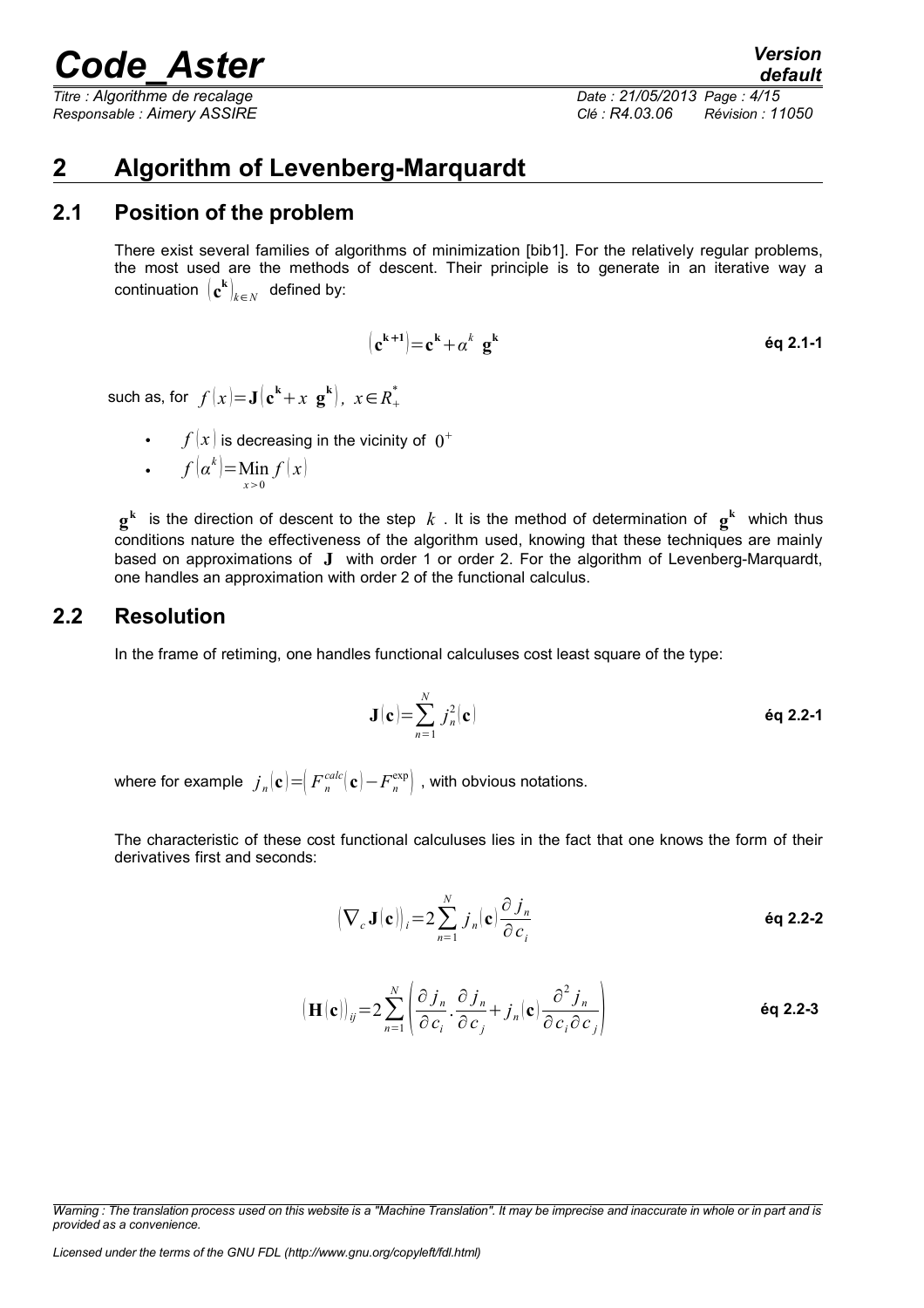*Titre : Algorithme de recalage Date : 21/05/2013 Page : 5/15 Responsable : Aimery ASSIRE Clé : R4.03.06 Révision : 11050*

Then, by supposing that the second term of the preceding equation is negligible in front of the first (what is true when are  $\,j_k$  linear for them in  $\, {\bf c} \,$  : this term is null), one can rewrite:

$$
\left(\mathbf{H}[\mathbf{c}]\right)_{ij} \approx 2 \sum_{n=1}^{N} \frac{\partial j_n}{\partial c_i} \cdot \frac{\partial j_n}{\partial c_j}
$$

It is interesting on this level to introduce the matrix of sensitivity or jacobian matrix defined by:

$$
\mathbf{A} = \begin{bmatrix} \frac{\partial j_1}{\partial c_1} & \frac{\partial j_1}{\partial c_2} & \dots & \frac{\partial j_1}{\partial c_n} \\ \frac{\partial j_2}{\partial c_1} & \frac{\partial j_2}{\partial c_2} & \dots & \dots \\ \dots & \dots & \dots & \dots \\ \frac{\partial j_N}{\partial c_1} & \frac{\partial j_N}{\partial c_2} & \dots & \frac{\partial j_N}{\partial c_n} \end{bmatrix} \in \mathbf{q} \mathbf{2.2-5}
$$

One can thus express the gradient and Hessien by:

$$
\nabla_c \mathbf{J}(\mathbf{c}^k) = 2 \mathbf{A}^{\mathrm{T}} \mathbf{j} \tag{6q 2.2-6}
$$

$$
H(ck) \approx 2 AT A
$$

with  $\mathbf{j} = \begin{bmatrix} j_1, \ldots, j_N \end{bmatrix}^T$  .

Then let us write the development limited to order 2 of **J** :

$$
\mathbf{J}(\mathbf{c}) \approx \mathbf{J}(\mathbf{c}^{\mathbf{k}}) + (\mathbf{c} - \mathbf{c}^{\mathbf{k}})^{T} \cdot \nabla_{c} \mathbf{J}(\mathbf{c}^{\mathbf{k}}) + \frac{1}{2} (\mathbf{c} - \mathbf{c}^{\mathbf{k}})^{T} \mathbf{H}(\mathbf{c}^{\mathbf{k}}) \cdot (\mathbf{c} - \mathbf{c}^{\mathbf{k}}) \quad \text{Eq 2.2-8}
$$

Is **g <sup>k</sup>**=**c**−**c k** , the step of descent at the point **c k** , it must check the condition of stationarity of the quadratic approximation:

$$
\nabla_c \mathbf{J}(\mathbf{c}^k) + \mathbf{H}(\mathbf{c}^k) \mathbf{g}^k = 0
$$

According to the statement of the gradient and Hessien of **J** , one can write:

$$
\left(\mathbf{A}^{\mathrm{T}}\mathbf{A}\right)\mathbf{g}^{\mathrm{k}} = -\mathbf{A}^{\mathrm{T}}\mathbf{j}
$$

*Licensed under the terms of the GNU FDL (http://www.gnu.org/copyleft/fdl.html)*

*Warning : The translation process used on this website is a "Machine Translation". It may be imprecise and inaccurate in whole or in part and is provided as a convenience.*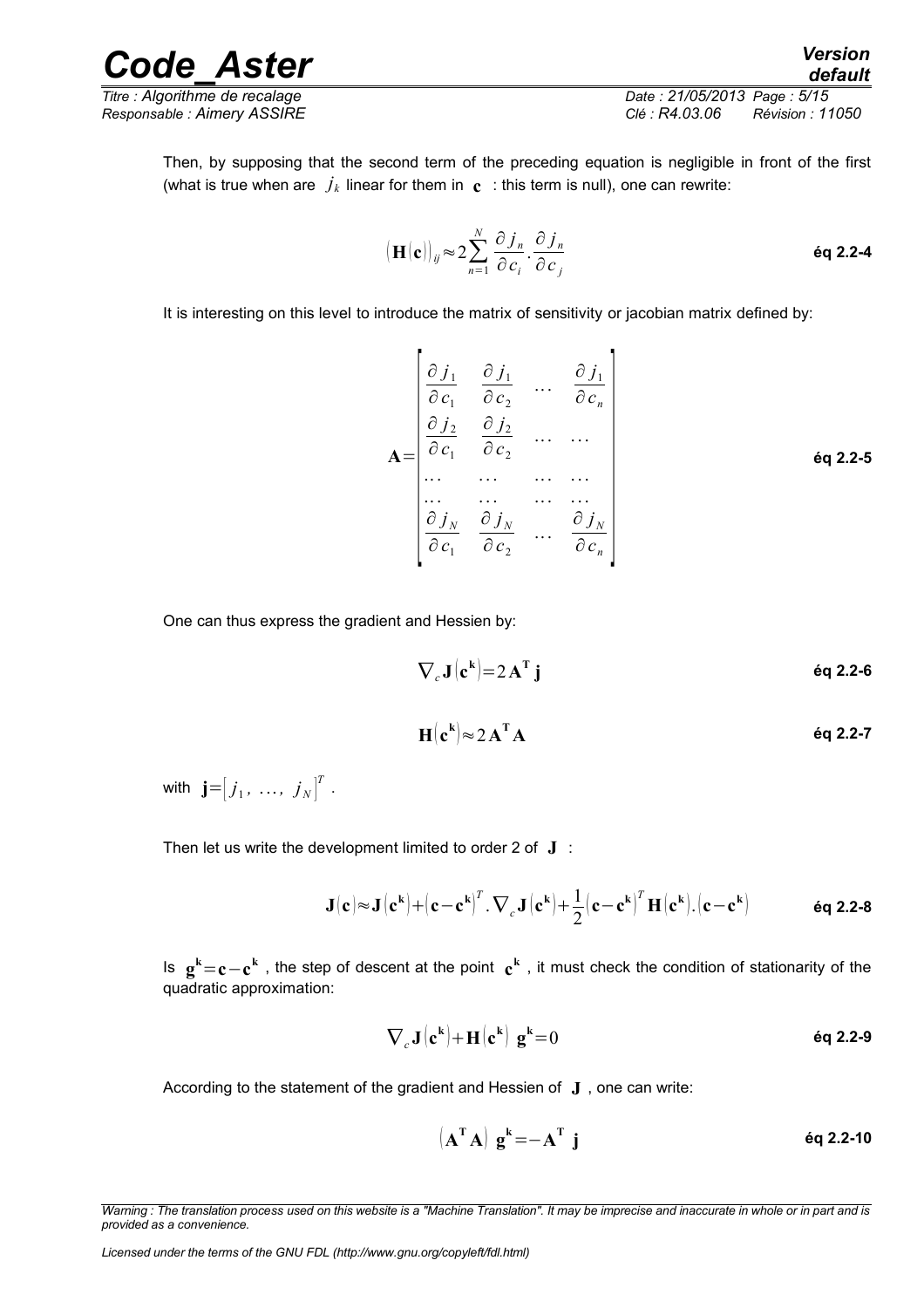*Code\_Aster Version Titre : Algorithme de recalage Date : 21/05/2013 Page : 6/15*

*Responsable : Aimery ASSIRE Clé : R4.03.06 Révision : 11050*

*default*

the solution of this equation leads to an algorithm known under the name of Gauss-Newton, very effective but which presents nevertheless some disadvantages:

- $\cdot$   $\cdot$   $\left(\mathbf{A}^{\mathsf{T}}\mathbf{A}\right)$  can be almost singular and cause the non-existence of solution.
- There is no control on  $\mathbf{g}^k$ , which can be too large and thus leave the parameters acceptable space.

To mitigate these disadvantages, one prefers to use the algorithm of Levenberg-Marquardt which proposes a regularization of the algorithm of Gauss-Newton:

$$
\left(\mathbf{A}^{\mathrm{T}}\mathbf{A}+\lambda\mathbf{I}\right)\mathbf{g}^{\mathrm{k}}=-\mathbf{A}^{\mathrm{T}}\mathbf{j}
$$
éq 2.2-11

where  $\lambda$  is a scalar and **I** the matrix identity.

It is noticed that if  $\lambda=0$ , one finds the direction given by Gauss-Newton and if  $\lambda \to +\infty$ , one finds the direction given by the opposite one of the gradient of **J** *i.e* the greatest slope.

The algorithm of Levenberg-Marquardt thus consists, on the basis of a value of "  $\lambda$ raised enough", to decrease it by a factor 10 for example, with each decrease of. **J** One passes thus gradually from an algorithm of greater slope to the algorithm of Gauss-Newton. One can thus present this procedure in the form: Choice

- of a starting point and  $\mathbf{c}^0$  an initial value of To  $\,\lambda$
- the iteration,  $k$  to solve If

$$
(\mathbf{A}^{\mathbf{T}}\mathbf{A} + \lambda \mathbf{I}) \mathbf{g}^k = -\mathbf{A}^{\mathbf{T}} \mathbf{j}
$$
  

$$
\mathbf{c}^{k+1} = \mathbf{c}^k + \mathbf{g}^k
$$

- $\cdot$  ,  $\mathbf{J}(\mathbf{c}^{\mathbf{k+1}})$  $<$   $\mathbf{J}(\mathbf{c}^{\mathbf{k}})$  then if not  $\lambda$   $=$   $\lambda$  /  $10$  Test  $\lambda$   $=$   $\lambda$   $*$   $10$
- of convergence Note

**: We** 

*considered above the algorithm of Levenberg-Marquardt under the angle of the regularization of the algorithm of Gauss-Newton. It is possible to give a lighting different to this algorithm by regarding it as an algorithm from area of confidence [feeding-bottle 2 ]. Indeed, one can show easily that the system [éq 2.2-11] is the condition of stationarity of the problem of minimization: To determine*

as 
$$
\mathbf{g}^k
$$
 subjected  $\mathbf{g}^k = \text{ArgMin}\left(\mathbf{g}^{k \top} \cdot \mathbf{A}^T \mathbf{j} + \frac{1}{2} \mathbf{g}^{k \top} \mathbf{A}^T \mathbf{A} \mathbf{g}^k\right)$  to.  $||\mathbf{g}^k|| \le D^k$  Where  

$$
D^k = -(\mathbf{A}^T \mathbf{A} + \lambda \mathbf{I})^{-1} \mathbf{A}^T \mathbf{j} \text{ et } \lambda \ge 0
$$

is a very simple establishment of the algorithm of Levenberg-Marquardt within which various questions are not tackled: How

- to define the functional calculus when **J** does one have several tests? How
- to choose the initial value of?  $\lambda$  How
- to make evolve in  $\lambda$  a finer way? How
- to define the field of evolutions of each parameters? We

will clarify these various points in the continuation. Put

*Warning : The translation process used on this website is a "Machine Translation". It may be imprecise and inaccurate in whole or in part and is provided as a convenience.*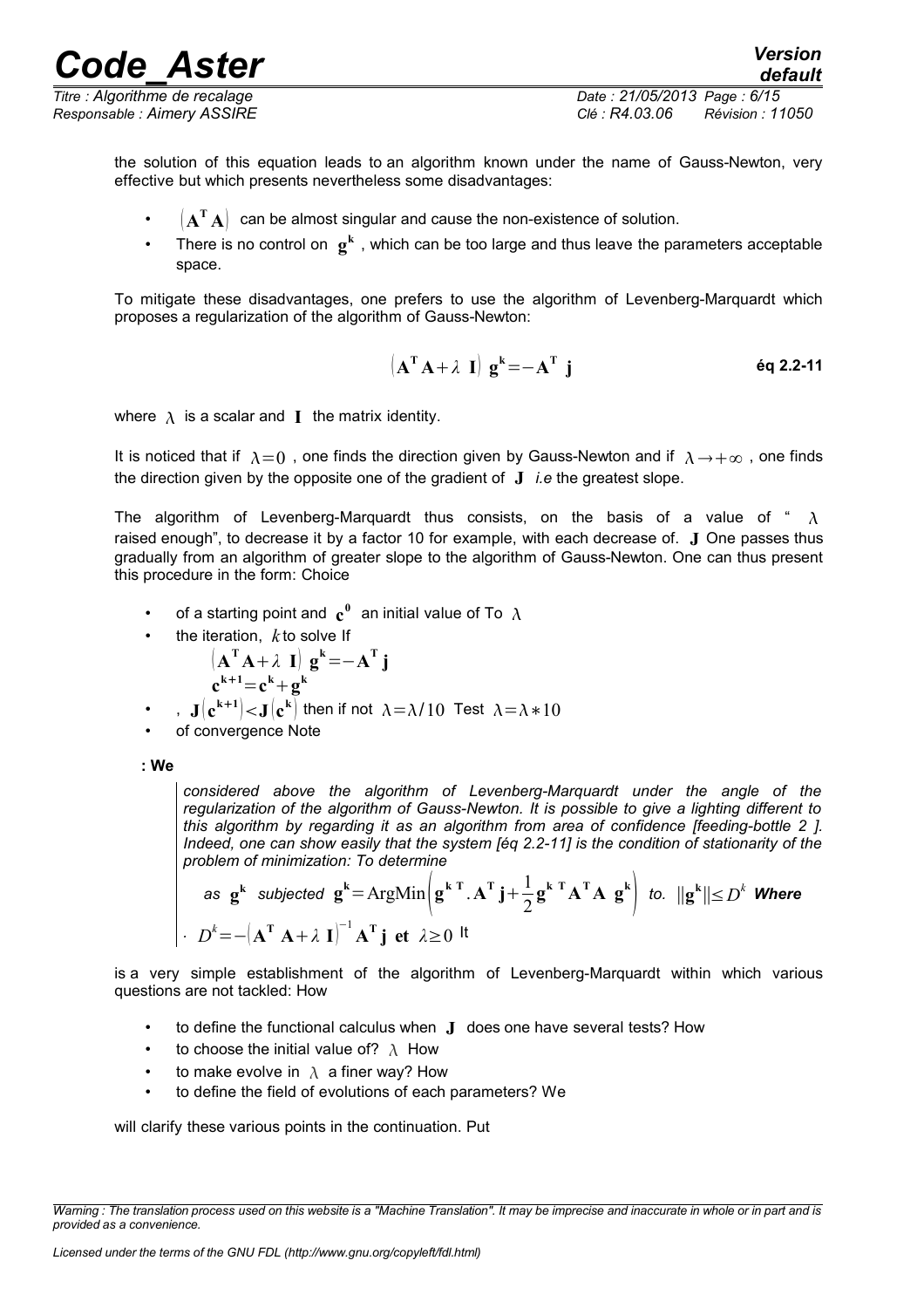*Titre : Algorithme de recalage Date : 21/05/2013 Page : 7/15*

*Responsable : Aimery ASSIRE Clé : R4.03.06 Révision : 11050*

### **2.3 in work practice Definition**

#### **2.3.1 of the functional calculus During**

a retiming, the user often has several different measurements; they are discrete physical quantities, possibly of different nature, measured during one or several tests. They are functions of a noted given parameter (time *t* , X-coordinate,…) that one can thus represent by: éq

$$
F_1^{\exp} = \begin{bmatrix} t_1 & f_1^{\exp}(t_1) \\ \vdots & \vdots \\ t_N & f_1^{\exp}(t_N) \end{bmatrix} F_2^{\exp} = \begin{bmatrix} t_1 & f_2^{\exp}(t_1) \\ \vdots & \vdots \\ t_M & f_2^{\exp}(t_M) \end{bmatrix} F_L^{\exp} = \begin{bmatrix} t_1 & f_L^{\exp}(t_1) \\ \vdots & \vdots \\ t_P & f_L^{\exp}(t_P) \end{bmatrix}
$$
 **3.1-1 Each one**

of these experimental measurements has sound during éq

$$
F_1^{\text{calc}}(\mathbf{c}^{\mathbf{k}}) = \begin{bmatrix} \tilde{t}_1 & f_1^{\text{calc}}(\mathbf{c}^{\mathbf{k}}, \tilde{t}_1) \\ \vdots & \vdots \\ \tilde{t}_I & f_1^{\text{calc}}(\mathbf{c}^{\mathbf{k}}, \tilde{t}_I) \end{bmatrix} F_2^{\text{calc}}(c^{\mathbf{k}}) = \begin{bmatrix} \tilde{t}_1 & f_2^{\text{calc}}(\mathbf{c}^{\mathbf{k}}, \tilde{t}_1) \\ \vdots & \vdots \\ \tilde{t}_J & f_2^{\text{calc}}(\mathbf{c}^{\mathbf{k}}, \tilde{t}_J) \end{bmatrix} F_L^{\text{calc}}(\mathbf{c}^{\mathbf{k}}) = \begin{bmatrix} \tilde{t}_1 & f_L^{\text{calc}}(\mathbf{c}^{\mathbf{k}}, \tilde{t}_1) \\ \vdots & \vdots \\ \tilde{t}_K & f_L^{\text{calc}}(\mathbf{c}^{\mathbf{k}}, \tilde{t}_K) \end{bmatrix}
$$
  
3.1-2 calculated

for a clearance of parameter given  $c^k$  . Let us notice that the calculated quantities are not inevitably in same number as the measured quantities nor evaluated for the same value of the parameter. *t* One can then define the least squares functional calculus to be minimized by: éq

$$
\mathbf{J}(\mathbf{c}^{\mathbf{k}}) = \frac{\sum_{i=1}^{N} \left( \frac{f_1^{\text{exp}}(t_i) - f_1^{\text{calc}}(\mathbf{c}^{\mathbf{k}}, t_i)}{f_1^{\text{exp}}(t_i)} \right)^2 + \sum_{i=1}^{M} \left( \frac{f_2^{\text{exp}}(t_i) - f_2^{\text{calc}}(\mathbf{c}^{\mathbf{k}}, t_i)}{f_2^{\text{exp}}(t_i)} \right)^2 + \dots + \sum_{i=1}^{P} \left( \frac{f_L^{\text{exp}}(t_i) - f_L^{\text{calc}}(\mathbf{c}^{\mathbf{k}}, t_i)}{f_L^{\text{exp}}(t_i)} \right)^2}{\mathbf{J}(\mathbf{c}^0)}
$$
\n3.1-3 l

is important to notice that: if

- a calculated measurement  $f_j^{\text{calc}}$  is not defined in one time,  $t_i$  then his value linearly is interpolated if
- an experimental measurement is  $f_j^{\text{exp}}$  null, one does not divide the quantity and
- $f^{\exp}_j(t_i)$   $f^{\text{calc}}_j(\mathbf{c^k},t_i)$  it is present such as it is in the statement of the functional calculus
- the functional calculus **J** is standardized so as to be worth 1. at the beginning of the iterations of retiming Form

*Warning : The translation process used on this website is a "Machine Translation". It may be imprecise and inaccurate in whole or in part and is provided as a convenience.*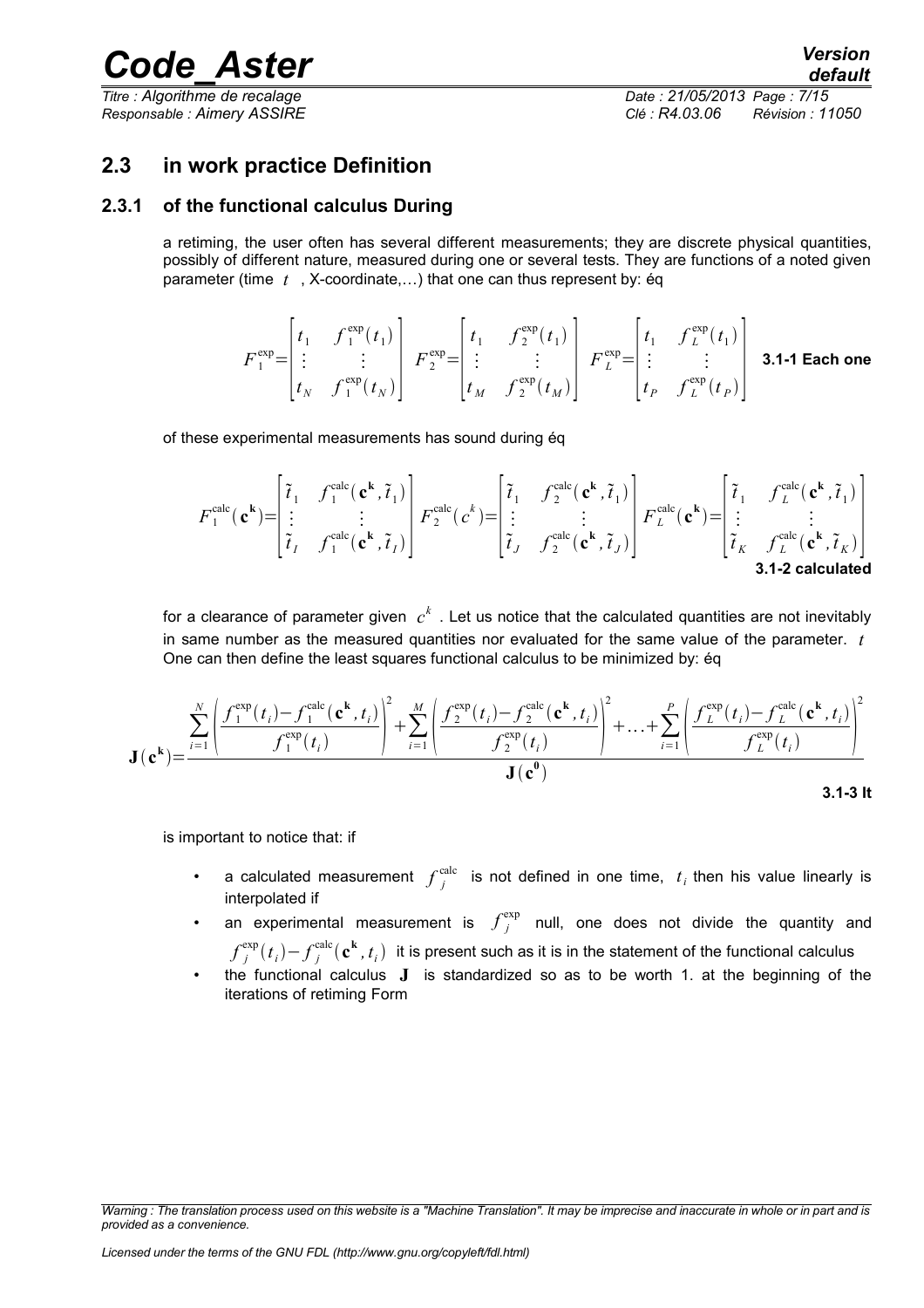*Titre : Algorithme de recalage Date : 21/05/2013 Page : 8/15 Responsable : Aimery ASSIRE Clé : R4.03.06 Révision : 11050*

### **2.3.2 of the jacobian matrix For**

the computation of the jacobian matrix, one defines the vector of **j** the errors by: éq

$$
\mathbf{j} = \begin{bmatrix}\n\frac{f_1^{\text{exp}}(t_1) - f_1^{\text{calc}}(\mathbf{c}^{\mathbf{k}}, t_1)}{f_1^{\text{exp}}(t_1)} \\
\frac{f_1^{\text{exp}}(t_N) - f_1^{\text{calc}}(\mathbf{c}^{\mathbf{k}}, t_N)}{f_1^{\text{exp}}(t_N)} \\
\frac{f_2^{\text{exp}}(t_1) - f_2^{\text{calc}}(\mathbf{c}^{\mathbf{k}}, t_1)}{f_2^{\text{exp}}(t_1)} \\
\vdots \\
\frac{f_1^{\text{exp}}(t_1)}{f_1^{\text{exp}}(t_1)}\n\end{bmatrix}
$$
\n3.2-1 is

: éq

$$
j_i^K = \frac{f_K^{\text{exp}}(t_i) - f_K^{\text{calc}}(\mathbf{c}^k, t_i)}{f_K^{\text{exp}}(t_i)}
$$
 3.2-2 One

then finds the form of the jacobian matrix of [éq 2.2-5]: éq

$$
\mathbf{A} = \begin{bmatrix} \frac{\partial j_1^1}{\partial c_1} & \frac{\partial j_1^1}{\partial c_2} & \cdots & \frac{\partial j_1^1}{\partial c_n} \\ \vdots & \vdots & \ddots & \vdots \\ \frac{\partial j_N^1}{\partial c_1} & \frac{\partial j_N^1}{\partial c_2} & \cdots & \frac{\partial j_N^1}{\partial c_n} \\ \frac{\partial j_1^2}{\partial c_1} & \frac{\partial j_1^2}{\partial c_2} & \cdots & \cdots \\ \vdots & \vdots & \vdots & \ddots & \vdots \\ \frac{\partial j_L^P}{\partial c_1} & \frac{\partial j_L^P}{\partial c_2} & \cdots & \frac{\partial j_L^P}{\partial c_n} \\ \end{bmatrix}
$$
 3.2-3 Where

the terms are calculated by direct finite differences: éq

$$
\frac{\partial j_1^1}{\partial c_i}(c_1,\ldots,c_i,\ldots,c_n) \approx \frac{j_1^1(c_1,\ldots,c_i + \alpha c_i,\ldots,c_n) - j_1^1(c_1,\ldots,c_i,\ldots,c_n)}{\alpha c_i}
$$
 3.2-4 Regularization

*Warning : The translation process used on this website is a "Machine Translation". It may be imprecise and inaccurate in whole or in part and is provided as a convenience.*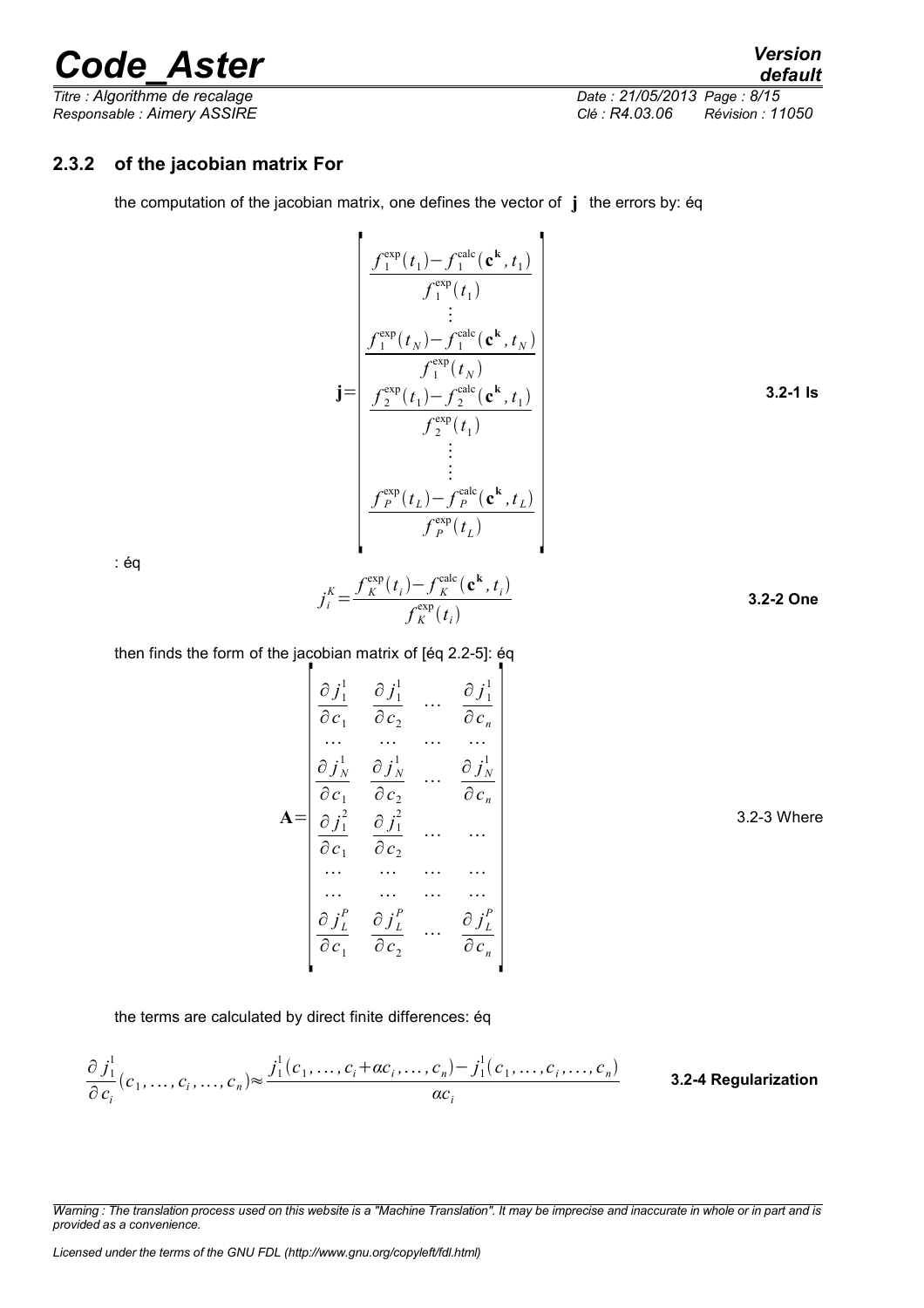*Titre : Algorithme de recalage Date : 21/05/2013 Page : 9/15*

*Responsable : Aimery ASSIRE Clé : R4.03.06 Révision : 11050*

#### **2.3.3 of the linear system We**

tackle here the problem of the determination and the evolution of the parameter of regularization.  $\lambda$ One defines with this intention:

- $\lambda_{\text{max}} = \text{Max}(\text{Values properties } \mathbf{deA}^{\mathsf{T}} \mathbf{A})$ ,  $\lambda_{\text{min}} = \text{Min}(\text{Values properties } \mathbf{deA}^{\mathsf{T}} \mathbf{A})$  if  $cond = \lambda_{max}/\lambda_{min}$  initial  $\lambda_{min} \neq 0$
- **Q**  $(c) = J(c^k) + (c c^k)$  $T \cdot \mathbf{A}^{\mathrm{T}} \mathbf{j} + \frac{1}{2}$ 2  $(c - c^k)^T$  $\int_{-1}^{T}$   $\cdot$   $\left( \mathbf{A}^{\mathsf{T}} \mathbf{A} + \lambda \mathbf{I} \right) \cdot \left( \mathbf{c} - \mathbf{c}^{\mathsf{k}} \right)$

#### **2.3.3.1 Value of Knowing**  $\lambda$

the quantities above, one defines the following algorithm: If

\n- , 
$$
\lambda_{\min} = 0
$$
 then If not  $\lambda = 1.E - 3 \lambda_{\max}$
\n- If\n
	\n- , *cond* < 1.E5 then If not  $\lambda = 1.E - 16 \lambda_{\max}$
	\n\n
\n- Note  $\lambda = |(1.E5 \lambda_{\min} - \lambda_{\max})|/10001$
\n

**: In**

the last case, the value allotted to causes  $\,\lambda\,$  to bring back the conditioning of to  $\,\,A^{T}\,A$ *Evolution* 1.E5

#### **2.3.3.2 of the value**

to make evolve,  $\lambda$  one defines the ratio,  $R^k = \frac{J(c^k) - J(c^{k+1})}{2(c^k) - 2(c^{k+1})}$  $Q(c^k) - Q(c^{k+1})$ which makes it possible to evaluate the validity of the quadratic approximation of: **J** the closer it is to 1, plus this approximation is valid. One from of deduced the following algorithm [bib2]: If

- ,  $R^k$  < 0.25 then If  $\lambda$  =  $\lambda$   $\times$  10
- ,  $R^k$ > 0.75 then Limitations  $\lambda$  =  $\lambda$  / 15

#### **2.3.4 of the field of evolution of the parameters For**

various reasons such as guaranteeing the physical validity of the parameters (strictly positive Young modulus, Poisson's ratio understood enters and  $(0, 0.5 \ldots)$ , it is necessary to limit their field of evolution. One thus imposes who remains **c** in an acceptable field, *O*convex closed. *R <sup>n</sup>* This thus imposes stresses on the parameters: After

$$
c_{\sup} > c^k + g^k > c_{\inf}
$$

*Warning : The translation process used on this website is a "Machine Translation". It may be imprecise and inaccurate in whole or in part and is provided as a convenience.*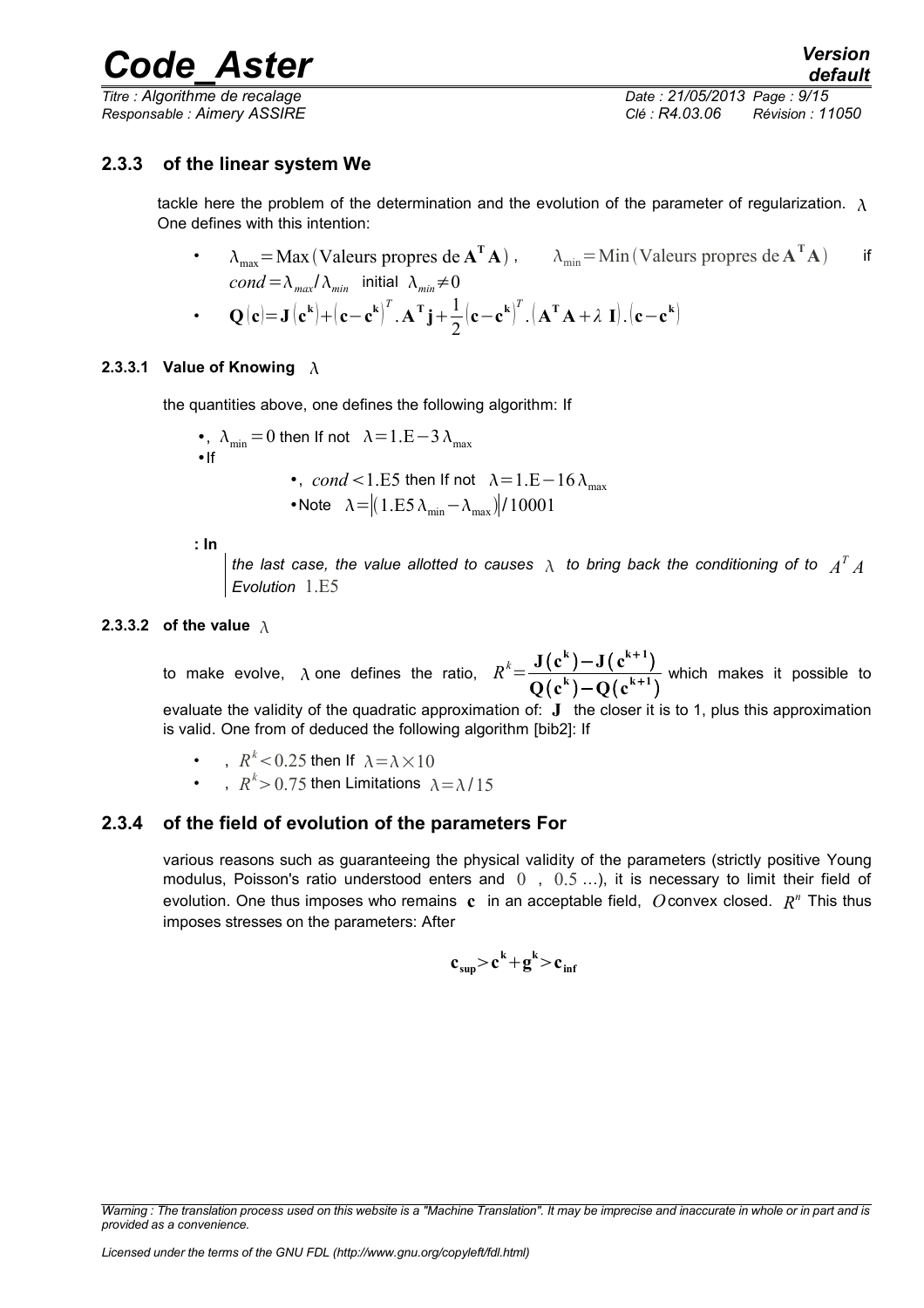*Titre : Algorithme de recalage Date : 21/05/2013 Page : 10/15 Responsable : Aimery ASSIRE Clé : R4.03.06 Révision : 11050*

dualisation of these conditions by introduction of the Lagrange multipliers and **μinf** , **μsup** one solves the system: To find

 $\mathbf{s}$ *uch* as  $\mathbf{g}^{\mathbf{k}}$  **μ**<sub>inf</sub> **μ**<sub>sup</sub> *This*  $(\mathbf{A}^T \mathbf{A} + \lambda \mathbf{I}) \mathbf{g}^k + \mathbf{\mu}_{\text{inf}} + \mathbf{\mu}_{\text{sup}} = -\mathbf{A}^T \mathbf{j}$  $\int_{\alpha}^{\infty}$  $c^k$ **+g**<sup>k</sup>**>c**<sub>inf</sub>  $\mu_{\text{inf}} > 0$  $(c^{k} + g^{k} - c_{inf})_{i}$   $(\mu_{inf})_{i} = 0$   $\forall i = [1, n]$  $\int_{0}^{3u}$  $c^k$ **+g**<sup>k</sup> <  $c_{\sup}$  $\mu_{\sup}$  < 0  $(\mathbf{c}^{\mathbf{k}} + \mathbf{g}^{\mathbf{k}} - \mathbf{c}_{\text{sup}})_{i}$   $(\mathbf{\mu}_{\text{sup}})_{i} = 0$   $\forall i = [1, n]$ 

resolution is carried out using an algorithm of active stresses. For any accuracy on this algorithm, to refer to [bib3] or [bib4]. Adimensionnement

#### **2.3.5 One**

is often brought to identify parameters of various physical nature. The orders of magnitude of these parameters can be extremely different. This can of the components generate very strong differences in the orders of magnitude of the gradient and Hessien of the cost functional calculus and compromise the resolution.

To mitigate this difficulty, it is imperative of adimensionner the unknowns before beginning the resolution. Here a simple and effective procedure. Maybe

,  $\mathbf{c}^0 = T\left[c_1^0, c_2^0, \ldots, c_n^0\right]$  the initial vector of the quantities to be rebuilt. One defines the matrix of adimensionnement: **D** éq



, if are to them  $\vert c_i^0 \vert$  all non-zero, one can define the adimensional unknowns by: éq

 $\tilde{\mathbf{c}}^0 = \mathbf{D}^{-1}$ .  $\mathbf{c}^0$ **3.5-2 In the same way**

, one introduces an adimensional cost functional calculus: éq

$$
\tilde{\mathbf{J}}\left(\tilde{\mathbf{c}}\right) = \mathbf{J}\left(\mathbf{D}\right.\tilde{\mathbf{c}}\left) = \mathbf{J}\left(\mathbf{c}\right)
$$
 3.5-3 Like

*Warning : The translation process used on this website is a "Machine Translation". It may be imprecise and inaccurate in whole or in part and is provided as a convenience.*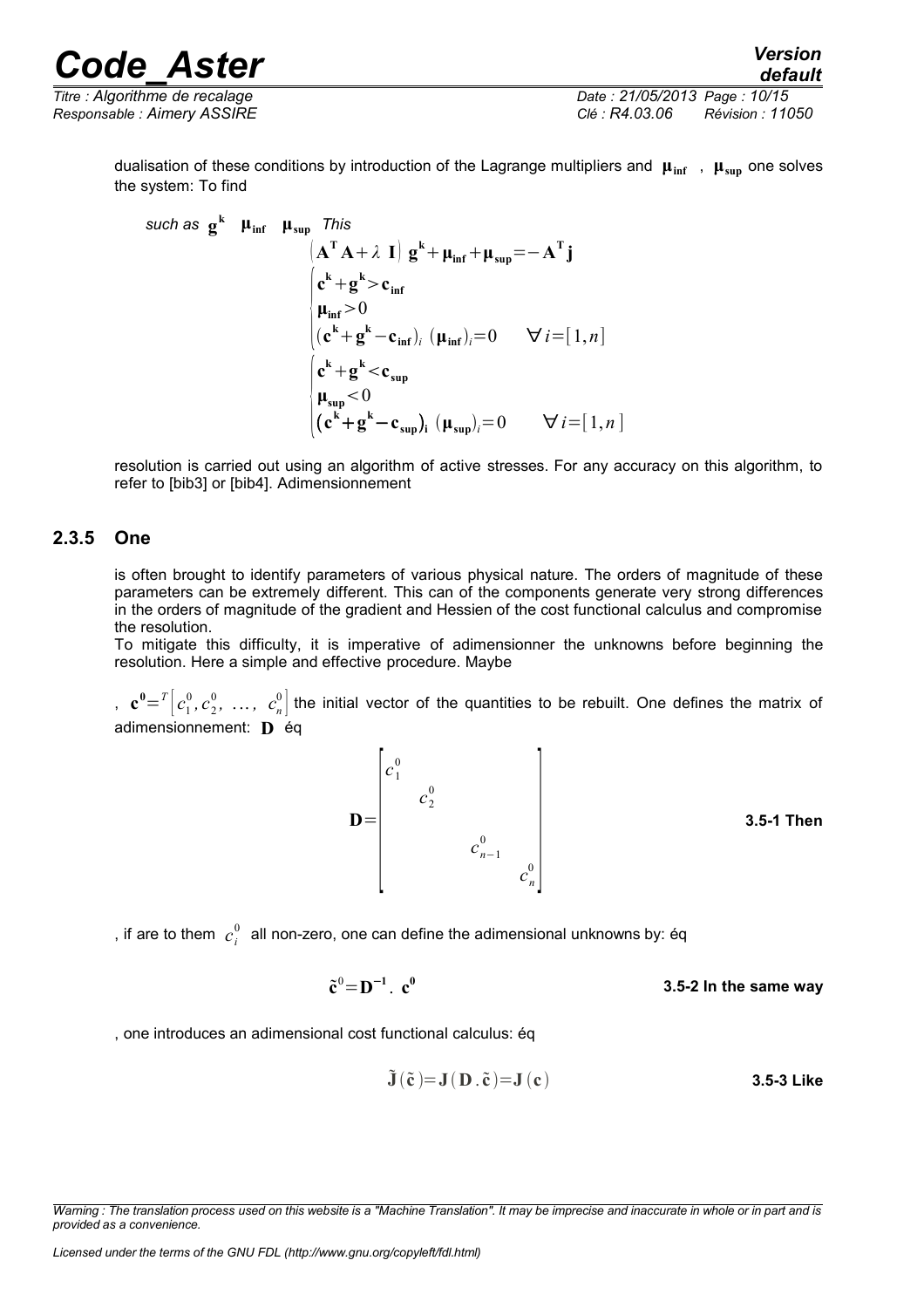*Titre : Algorithme de recalage Date : 21/05/2013 Page : 11/15 Responsable : Aimery ASSIRE Clé : R4.03.06 Révision : 11050*

*Code\_Aster Version default*

its gradient: éq

$$
\nabla_{\tilde{\mathbf{c}}}\tilde{\mathbf{J}}\left(\tilde{\mathbf{c}}\right) = \frac{\partial \tilde{\mathbf{J}}\left(\tilde{\mathbf{c}}\right)}{\partial \tilde{\mathbf{c}}} = \frac{\partial \mathbf{J}\left(\mathbf{D}.\tilde{\mathbf{c}}\right)}{\partial \tilde{\mathbf{c}}} = \frac{\partial \mathbf{J}\left(\mathbf{c}\right)}{\partial \mathbf{c}} \cdot \frac{\partial \mathbf{c}}{\partial \tilde{\mathbf{c}}} = \mathbf{D} \cdot \nabla_{c} \mathbf{J}\left(\mathbf{c}\right)
$$
 3.5-4 And

its jacobian matrix: éq

 $\tilde{A}_{ij} = A_{ij} \times c^0_j$ **3.5-5 From**

an algorithmic point of view, the computation of the jacobian matrix is done classically with the functional calculus, **J** then it is adimensionnée as well as the current parameters, **c** before being transmitted to the algorithm of minimization. At the exit of this last, the parameters **c** are redimensionnés to allow the computation of the functional calculus. **J** Convergence criterion

#### **2.3.6**

the convergence criterion used in MACR RECAL consists in testing the decrease of the gradient of the functional calculus. It is pointed out that the use of this criterion is naturally justified by the fact that the purpose of the algorithm of retiming is to cancel this gradient. éq

$$
\frac{\left|\left|\nabla_{\mathbf{c}}\mathbf{J}\left(\mathbf{c}^{\mathbf{k}}\right)\right|\right|}{\left|\left|\nabla_{\mathbf{c}}\mathbf{J}\left(\mathbf{c}^{\mathbf{0}}\right)\right|\right|} < Prec.
$$
 3.6-1 Where

is *Prec* by default taken equal to 1.E-3. Total

*Warning : The translation process used on this website is a "Machine Translation". It may be imprecise and inaccurate in whole or in part and is provided as a convenience.*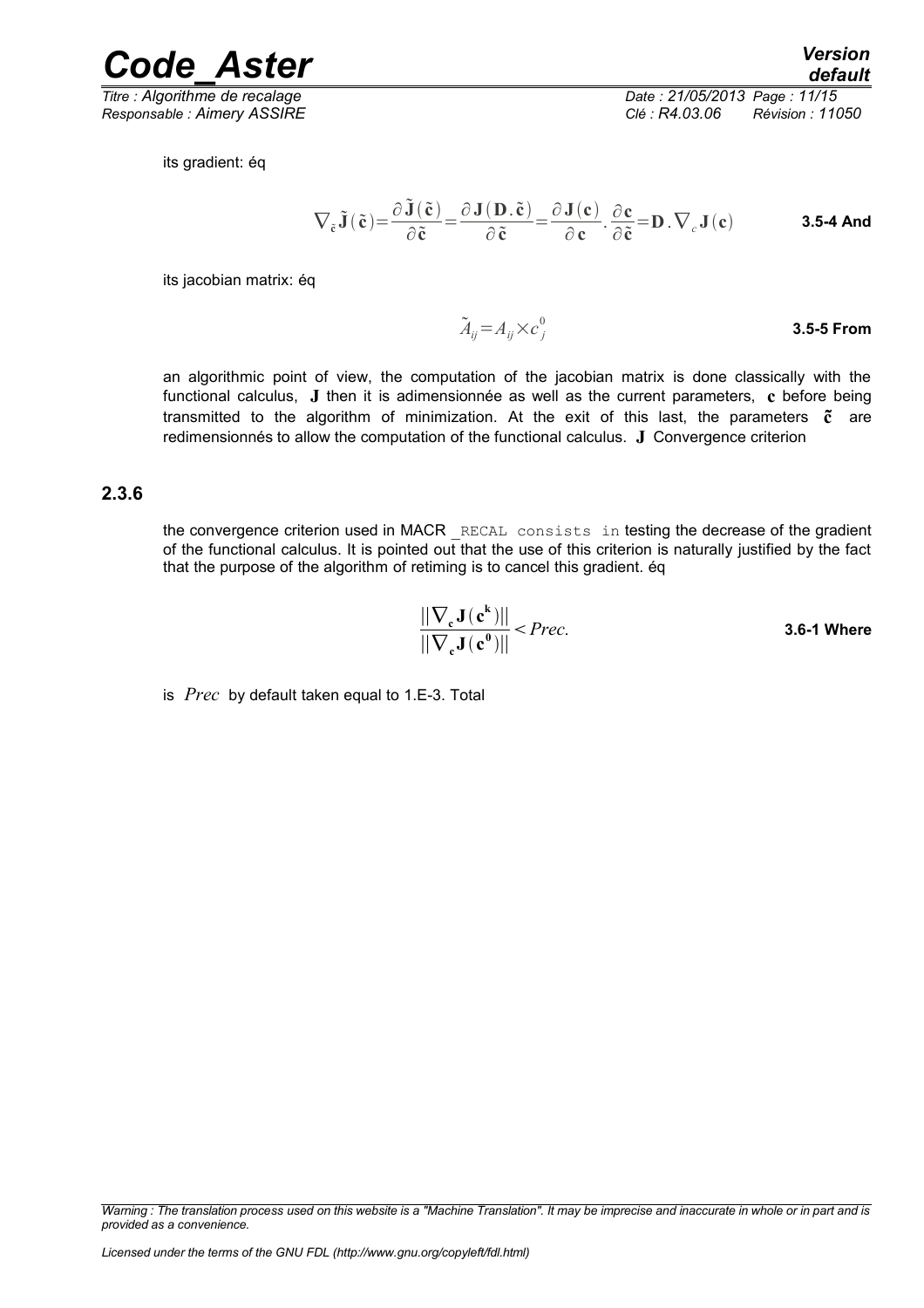*Titre : Algorithme de recalage Date : 21/05/2013 Page : 12/15 Responsable : Aimery ASSIRE Clé : R4.03.06 Révision : 11050*

## **2.4 algorithm So as to**

clarify the sequence of the various operations described above, one presents the algorithm of retiming formally: Initializations

•computation

 $\cdot k=0$ •of, **A** adimensionnement of Computation **A** •of initial  $\lambda$  total •**Iterations Adimensionnement** •de Résolution **c k** •of the equation of Levenberg-Marquardt Imposition •of the respect of the limits Redimensioning •of Computation **c k1** •of Actualization  $J(c^{k+1})$ •of Computation  $\lambda$ •of, **A** adimensionnalisation of Test **A** •of convergence Fine •  $k = k + 1$ 

•Algorithm

## **3 évolutionnaire Principles**

### **3.1 general**

the algorithms évolutionnaires are part of stochastic methods of total optimization based on the principles of the Darwinian evolution of the biological populations, commonly named methods genetic algorithms. One starts besides by pointing out the principal phases of a simple genetic algorithm: coding

•*:* each parameter to be readjusted is coded in binary base; the population is created; evaluating

•*:* each individual of the population sees himself allotting a measurement of his adaptation, calculated from the function cost to minimize; selection

•*:* the individuals who will produce the next generation of the population are selected, one naturally retains the best within the meaning of the adaptation; crossing

•*:* new individuals are created by the parents designated with the preceding phase. In practice it is a question of exchanging part of the bit string between two parents; change

•*:* random mechanism which disturbs one or more bits of the bit string of the children in order to maintain a certain level of diversity in the population; replacement

•*:* a new population, same size, is made up by replacing the parents with the children Even

if, by abuse language, one often uses the genetic term instead of évolutionnaire, it is necessary to point out the few differences which particularize the algorithms évolutionnaires [5]:

•the individuals of the population are represented by vectors of real numbers and either in the binary coding;

*Warning : The translation process used on this website is a "Machine Translation". It may be imprecise and inaccurate in whole or in part and is provided as a convenience.*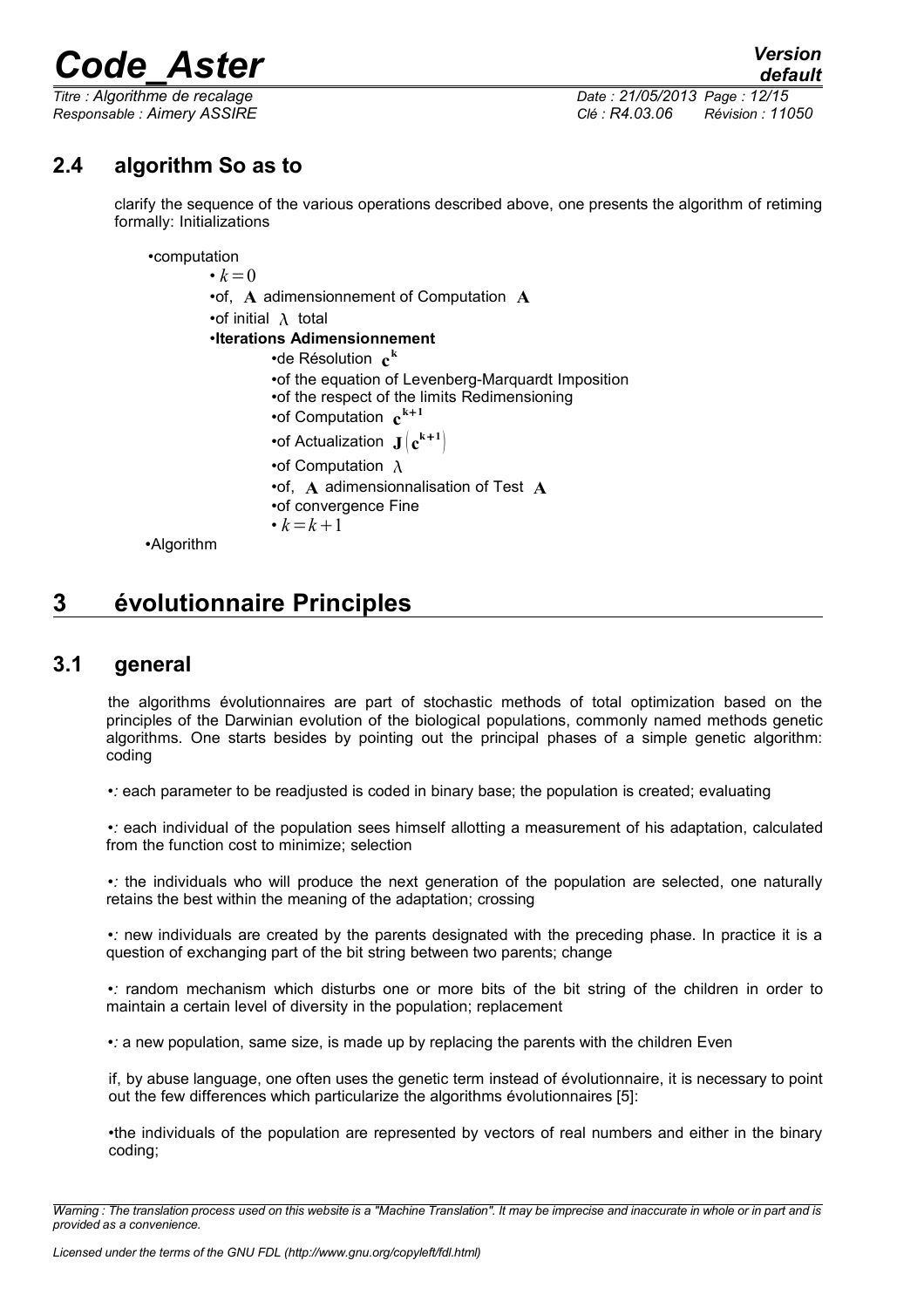*Titre : Algorithme de recalage Date : 21/05/2013 Page : 13/15 Responsable : Aimery ASSIRE Clé : R4.03.06 Révision : 11050*

• the selection process is different: whereas the genetic algorithms select parents *n* to create children *n* who completely replace them in the population, the programs évolutionnaires generate m *children* from parents *n* then select the new population by keeping best *n* among the group;  $n+m$ 

•the probabilities of crossing and change can vary during generations.

The interest of the introduction of an algorithm évolutionnaire into Code\_Aster *holds* in its capacity of multidirectional exploration of the topological space of the parameters by also avoiding that possible the local minima of the functional calculus to be minimized.

The implementation of this algorithm in Code Aster is the fruit of the partnership between department AMA and Politecnico di Milano. It

is also noted that the default more criticized algorithms évolutionnaires, that to be greedy in TEMPS CPU, can be easily eliminated by the many possible alternatives of parallelization. Operation

## **3.2 of the algorithm**

the algorithm is launched while choosing METHODE = "GENETIQUE" or "HYBRIDE" in options of the command MACR  $RECAL$ . In the second case, the algorithm évolutionnaire will carry out a coarse search followed by a optimization by the algorithm of Levenberg-Marquardt. Appear



**3.2-a logic Diagram of the operation of the algorithm évolutionnaire**

the total operation of the algorithm is illustrated on the logic diagram of the Figure 3.2-a and one describes in what follows the stages: a)

Initialization **:** a population of sets of parameters is generated and all the individuals are initialized with the initial values of the parameters to readjust. The size of this population is given by the value of parameter NB PARENTS imposed by the user. This value depends on several factors like uncertainty on the solution: more this uncertainty is large plus the population must be large. One thus advises to start a study of retiming while taking for this value 10 and to refine it according to results. b)

Evaluating **of the functional calculus: it** is the functional calculus presented in equation 3.1-3. Initially , after the stage of initialization, only one evaluating is made because all the individuals of the population are identical. Then, in the loop of retiming, one does as many evaluatings of the functional

*Warning : The translation process used on this website is a "Machine Translation". It may be imprecise and inaccurate in whole or in part and is provided as a convenience.*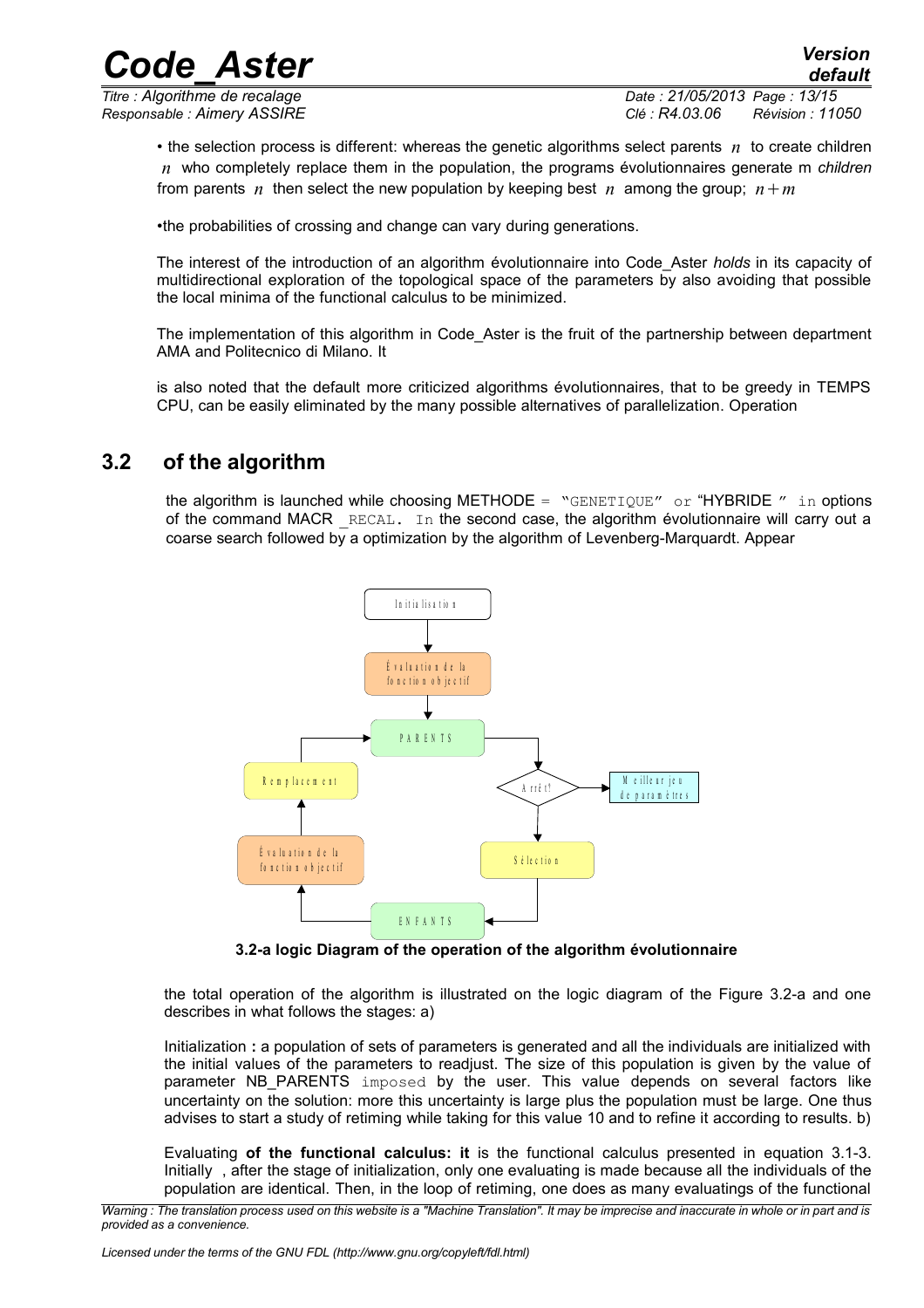*default*

*Titre : Algorithme de recalage Date : 21/05/2013 Page : 14/15 Responsable : Aimery ASSIRE Clé : R4.03.06 Révision : 11050*

calculus at the time an iteration than the number of children (NB\_FILS) imposed by the user. The larger this parameter which manages the renewal rate of the population is, the more the algorithm is greedy in TEMPS CPU in this stage. By default the number of children is fixed at 5 (half of the size of the population also imposed by default). c)

Stopping criteria **: once** the population of the parents *n* made up and each individuals having her value of the functional calculus, one checks: -

the best value of the functional calculus; -

the nombre of iterations already realized by the algorithm If

the best value of the functional calculus lower than the relative residue is imposed by the user (1.E-3 by default) or if the maximum number of iterations is reached, best the individuals of the population is provided like solution. d)

Selection **:** the best individual of the population is selected and it is **only (in** this implementation) which has the right to reproduce and to generate the children *m* . This generation quasi-random, around the best individual, with a standard deviation is imposed by the user (key word ECART\_TYPE ). During this stage, the algorithm manages the limits imposed on the parameters by the user. The individuals thus generated are accepted as children only if they are inside the limits. E)

Replacement **: after** having generated the m *children* , the total population at this stage of the iteration is of (NB\_PARENTS  $n+m + NB$  FILS ). The operator of replacement carries out here a hierarchy of the individuals according to the values associated with the functional calculus and replaces the individuals of the population the PARENTS with best *n* among.  $n+m$  One

of the characteristics of this implementation of the algorithm évolutionnaire in Code\_Aster *is* the absence, for time, of the mechanisms of change and crossing. Hybrid

### **3.3 technique of retiming While**

choosing METHODE =  $'$  HYBRIDE' in MACR RECAL, the user has the possibility of combining the advantages of the stochastic algorithms (that évolutionnaire here) with those of the deterministic algorithms (Levenberg-Marquardt in occurrence in our case). It is thus a question of carrying out a first "coarse" search in the topological space of the parameters what will make it possible the algorithm of Levenberg-Marquardt to start optimization with a starting point closer to the comprehensive solution **of** the functional calculus.

Proportioning between stochastic and deterministic is to be fixed by the user taking into account his expert testimony. A great uncertainty on the optimal values of the parameters to be readjusted must impose: more

•iterations of the algorithm évolutionnaire;

•a larger standard deviation for the lotteries;

•a size of the more important population. These

are the three levers which the user has at his disposal to carry out a retiming of quality with a level of performance (TEMPS CPU and memory used) satisfactory. Bibliography

## **4 J.**

1.C. CULIOLI: "Introduction to optimization", Ellipses, 1994 Mr.

2.S. BAZARAA, H.D. SHERALI & C.M. SHETTY: "Nonlinear Programming, Theory and Algorithms", Wiley & Sounds, 1979 "

3.discrete Formulation of contact-friction", Document Code\_Aster *[R* 5.03.50] K.

- 4.KUNISCH & F. RENDL; "Infeasible Year activates simple set method for quadratic programming with bounds", SIAM Newspaper one Optimization, Volume 14, Number 1,2003 Z.
- 5.Michalewicz. "Genetic Algorithms+Data Structures = Programs Evolution". Springer Verlag, 1992--1996. Description

*Warning : The translation process used on this website is a "Machine Translation". It may be imprecise and inaccurate in whole or in part and is provided as a convenience.*